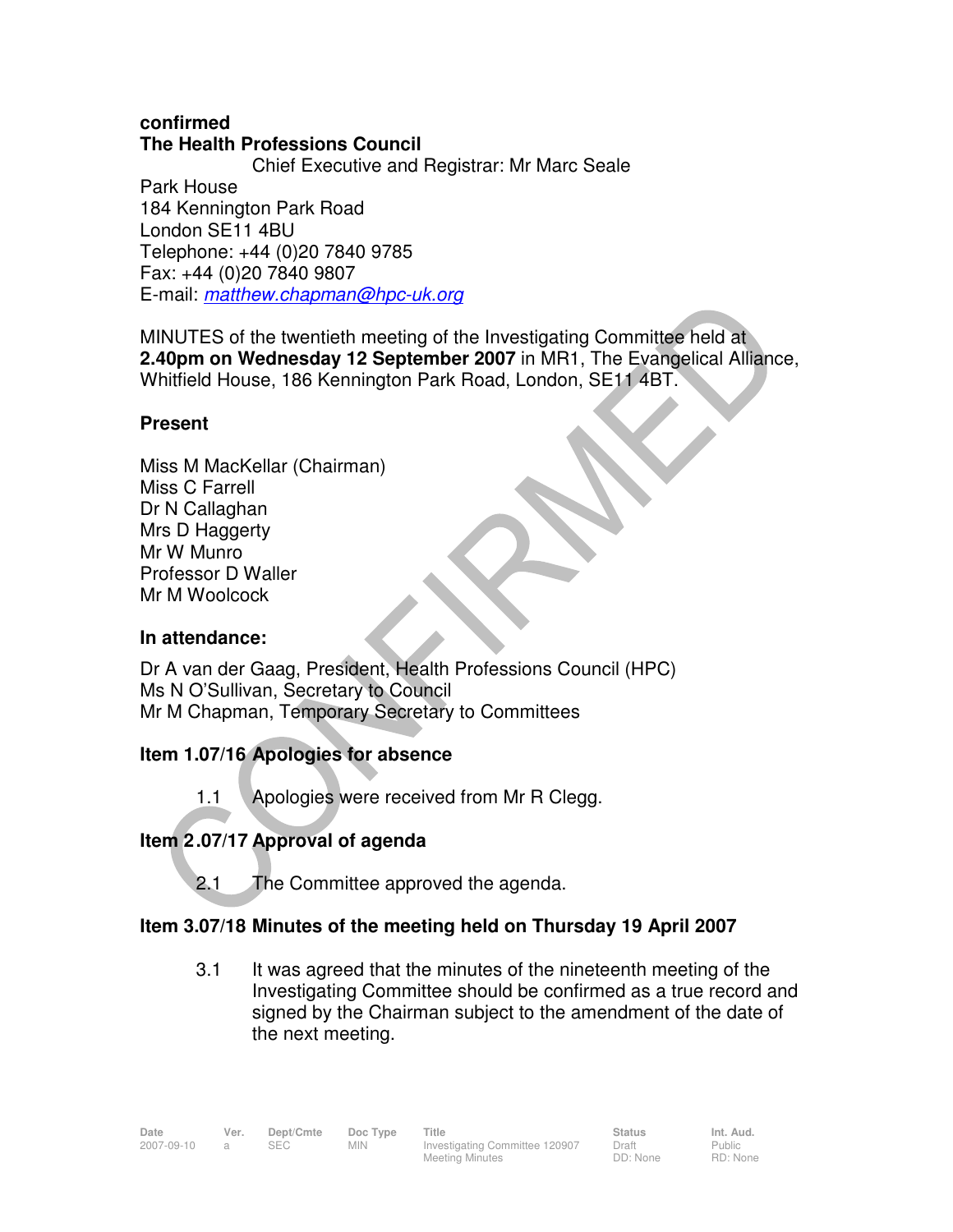## **Item 4.07/19 Matters arising**

- 4.1 The Committee received a paper from the Executive.
- 4.2 Item 6.3 Director of Fitness to Practise Report The Committee noted that the audit report from PKF, HPC's internal auditor would be included on a forthcoming agenda as an item to note.

## **Action: NO'S – 15 November 2007**

4.3 Item 6.4 – Matters Arising – Consultation with the Council for Healthcare Regulatory Excellence (CHRE) Members were informed that work with the CHRE regarding common datasets was continuing.

## **Item 5.07/20 Chairman's report**

5.1 The Chairman noted that feedback regarding the Fitness to Practise Forum would be welcomed and consideration would be given to the timing of Forum and committee meetings.

## **Action item: Secretariat**

## **Item 6.07/21 Fitness to Practise hearing locations**

- 6.1 The Committee received a practice note (hearing locations) for approval from the Director of Fitness to Practise.
- 6.2 The Fitness to Practise Forum discussed the practice note and recommended it to the Investigating Committee for approval without modification.
- 6.3 The Committee approved the practice note.

## **Item 7.07/22 Practise notes**

- 7.1 The Committee received the following practice notes for approval from the Director of Fitness to Practise:
	- (i) Case Management and Direction
	- (ii) Service of Documents
	- (iii) Welsh Language
	- (iv) Adjournments
	- (v) Mediation
	- (vi) Interim Orders

| Date       | Ver. | Dept/Cmte | Doc Type   | <b>Title</b>                   | <b>Status</b> | Int. Aud. |
|------------|------|-----------|------------|--------------------------------|---------------|-----------|
| 2007-09-10 |      | SEC.      | <b>MIN</b> | Investigating Committee 120907 | Draft         | Public    |
|            |      |           |            | <b>Meeting Minutes</b>         | DD: None      | RD: None  |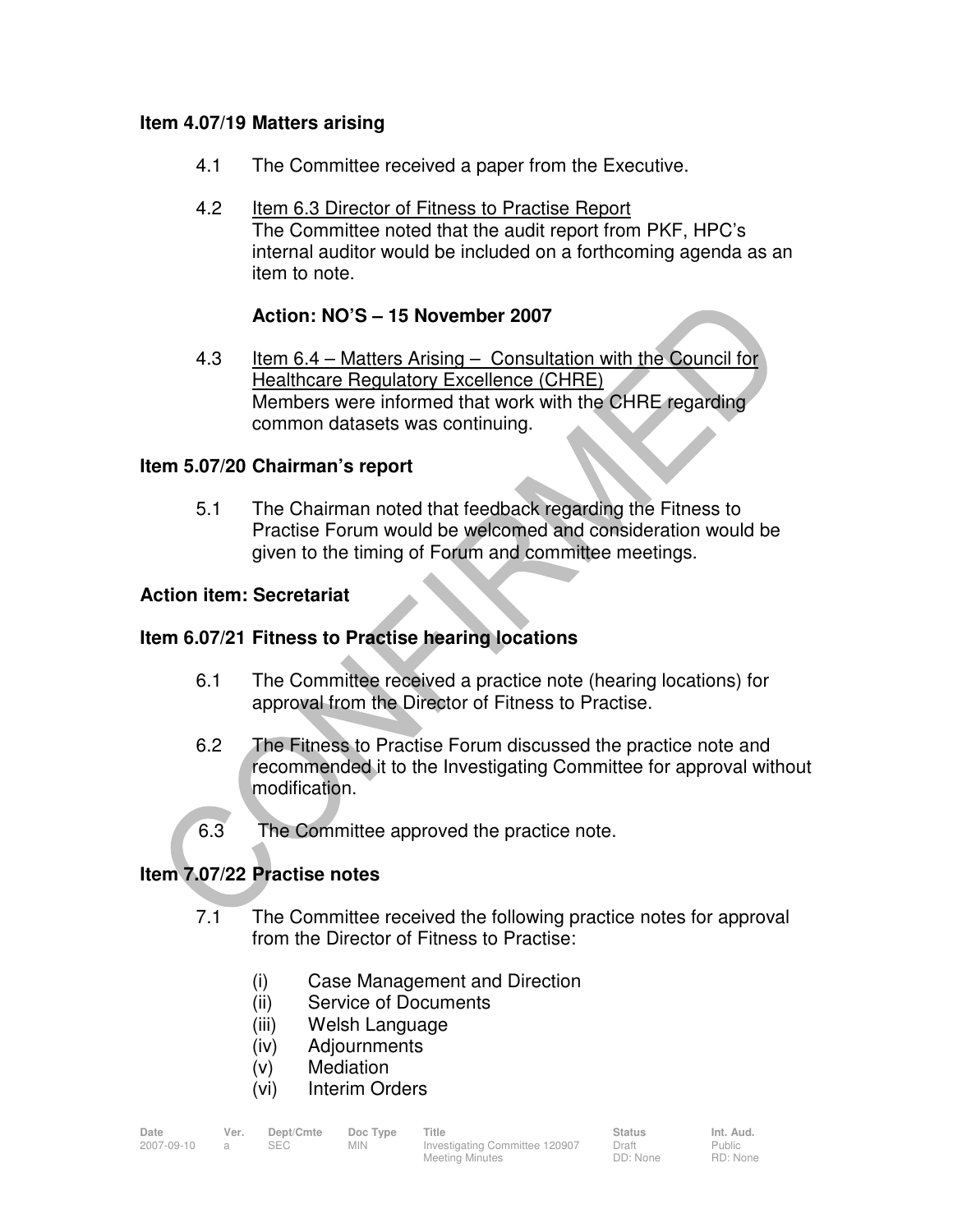- (vii) Preliminary Hearings
- (viii) Disclosure of Witness Orders
- 7.2 The Committee noted that the Fitness to Practice Forum had discussed the practice notes. The Forum had recommended that the practice note entitled Interim Orders should be amended to include a reference to a right of appeal against an interim order. The other practice notes were recommended for approval without modification.
- 7.3 The Committee approved the practice note as recommended by the Fitness to Practice Forum.

#### **Item 8.07/23 Committee self-evaluation**

- 8.1 The Forum received a paper for discussion/approval from the Temporary Secretary to the Committee.
- 8.2 Members agreed to complete and return the enclosed selfevaluation forms to the Secretariat by September 17 2007.
- 8.3 The Committee noted that the results of the evaluation would be analysed and presented to the Committee at its meeting in November.

Draft DD: None Public RD: None